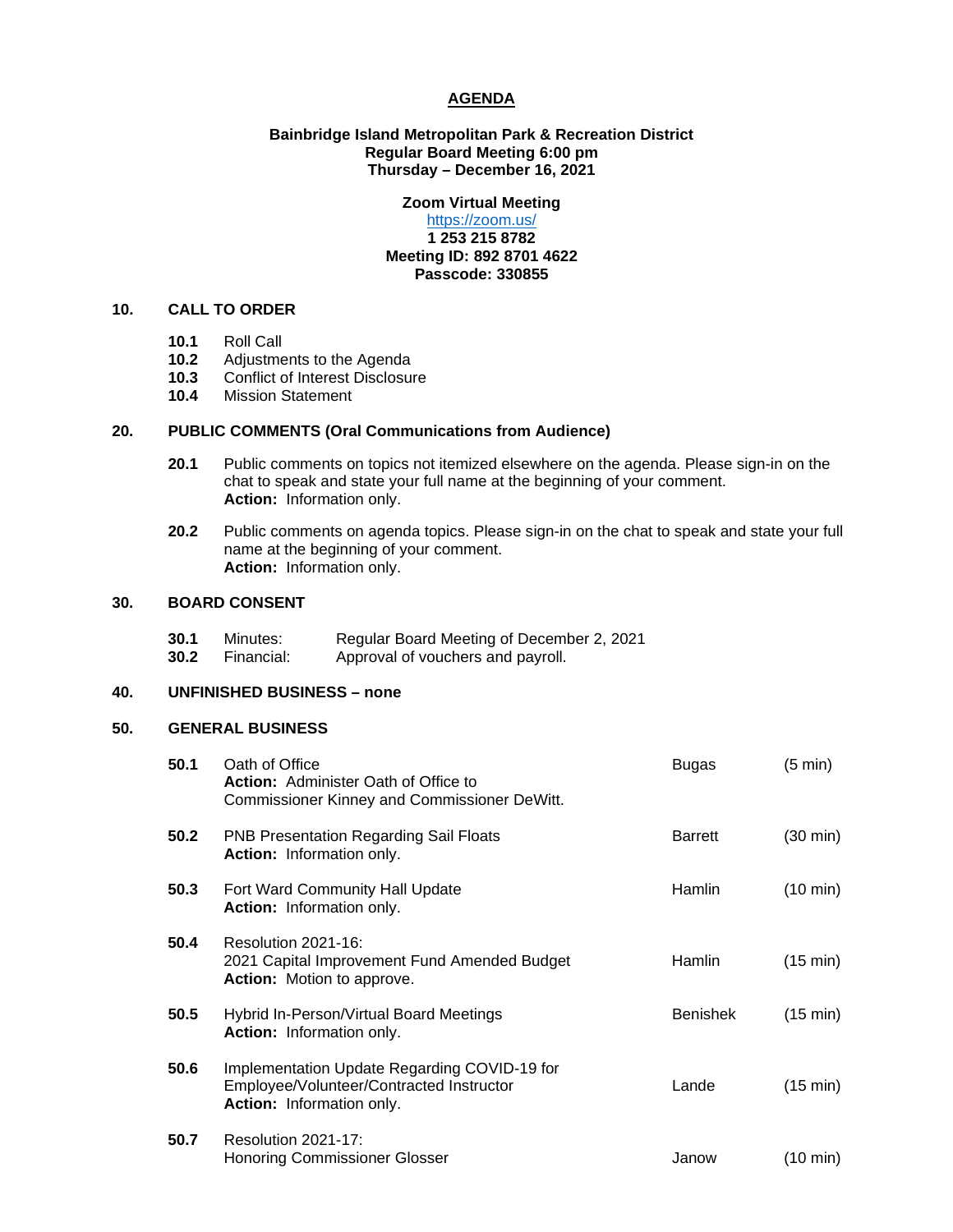**Action:** Motion to approve.

# **60. DIRECTOR'S REPORT**

- **60.1** Director's Report
- **60.2** Upcoming Meetings/Work Sessions/Events

| 1/6/22  | <b>Regular Board Meeting</b> | 6 pm |
|---------|------------------------------|------|
| 1/20/22 | <b>Regular Board Meeting</b> | 6 pm |
| 2/3/22  | <b>Regular Board Meeting</b> | 6 pm |
| 2/17/22 | <b>Regular Board Meeting</b> | 6 pm |
| 3/3/22  | <b>Regular Board Meeting</b> | 6 pm |

# **70. BOARD MEMBER ITEMS**

- **70.1** Remarks from Board Members<br>**70.2** Board Member Committee Rep
- **70.2** Board Member Committee Reports

# **80. WRITTEN COMMUNICATIONS**

### **90. ADJOURNMENT**

#### **100. ADJOURN TO EXECUTIVE SESSION IF NEEDED**

- **110. EXECUTIVE SESSION** Personnel, per RCW 42.30.110(1)(g) To evaluate the qualifications of an applicant for public employment or to review the performance of a public employee. However, subject to RCW 42.30.140(4), discussion by a governing body of salaries, wages, and other conditions of employment to be generally applied within the agency shall occur in a meeting open to the public, and when a governing body elects to take final action hiring, setting the salary of an individual employee or class of employees, or discharging or disciplining an employee, that action shall be taken in a meeting open to the public.
- **120. RECONVENE TO REGULAR SESSION** Possible motion regarding Executive Director's 2022 Compensation.
- **130. ADJOURNMENT**